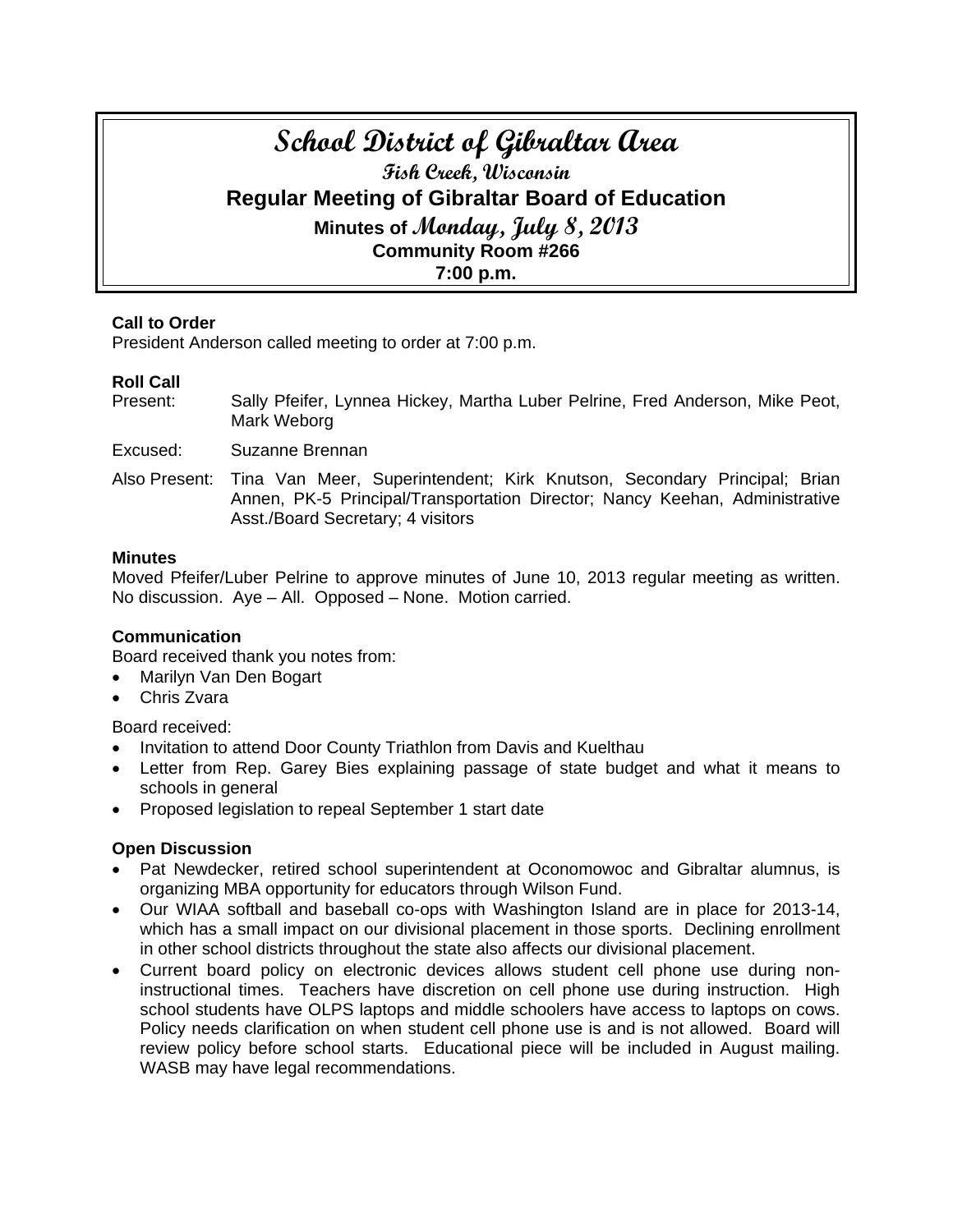## **Regular Meeting of Gibraltar Board of Education Minutes of July 8, 2013 Page 2**

**Administrative Reports** *were submitted electronically and were available in hard copy*.

*Knutson* provided summer school summary. Secondary school will have a new lunch schedule. Student records roll over will be July 12. All fall sports meeting is July 22.

*Annen* is reviewing RtI data with Van Meer. Elementary school theme for 2013-14 is *Every Student Every Day.* 

*Van Meer* welcomed Mr. Annen. Administrative meetings scheduled for this year include Educator Effectiveness, district coordination, administrative retreat, and CESA 7 administrative training. Shaun Young did great job as summer school principal. We may need more maintenance hours to get school up and running.

## **Payment of Bills**

Moved Weborg/Hickey to approve payment of bills totaling \$164,867.01 as presented. No discussion. Aye – All. Opposed – None. Motion carried.

## **Letters of Resignation**

Moved Pfeifer/Peot to accept letters of resignation from Tom Michelsen as lead bus driver and Bill Koessl as regular driver. Discussion: Michelsen is retiring after 42 years with the district. Both should be recognized for their years of service. Aye – All. Opposed – None. Motion carried.

#### **2013-14 Bus Driver Job Postings**

Moved Luber Pelrine/Weborg to approve job postings for two regular bus driver positions at 4 hours/day each for 2013-14 school year. Aye – All. Opposed – None. Motion carried.

#### **2013-14 Propane Contract**

District received bids for propane fuel from Ferrellgas and Milton Propane, each at \$1.249/gallon. Current provider is Ferrellgas.

Moved Weborg/Pfeifer to approve propane contract with Ferrellgas at \$1.249/gallon for 2013-14 school year. No discussion. Aye – All. Opposed – None. Motion carried.

## **2013-14 Student Accident Insurance Contract**

District received quote for student accident insurance from Student Assurance Services of \$15,505. This includes group athletic coverage premium of \$12,450 and other pupil coverage premium of \$3,055. This is a voluntary school-day policy. A voluntary parent-paid policy is also available. Board requested further information on deductibles, benefits, and exclusions for this insurance.

Moved Luber Pelrine/Pfeifer to table item X pending further information. Aye – All. Opposed – None. Motion carried.

#### **Supplemental Hourly Rate for Certified Teaching Aides**

Moved Hickey/Luber Pelrine to approve supplemental hourly rate of \$.40/hour for certified teaching aides to cover costs associated with maintaining teaching licensure calculated outside of base wages. Aye – All. Opposed – None. Motion carried.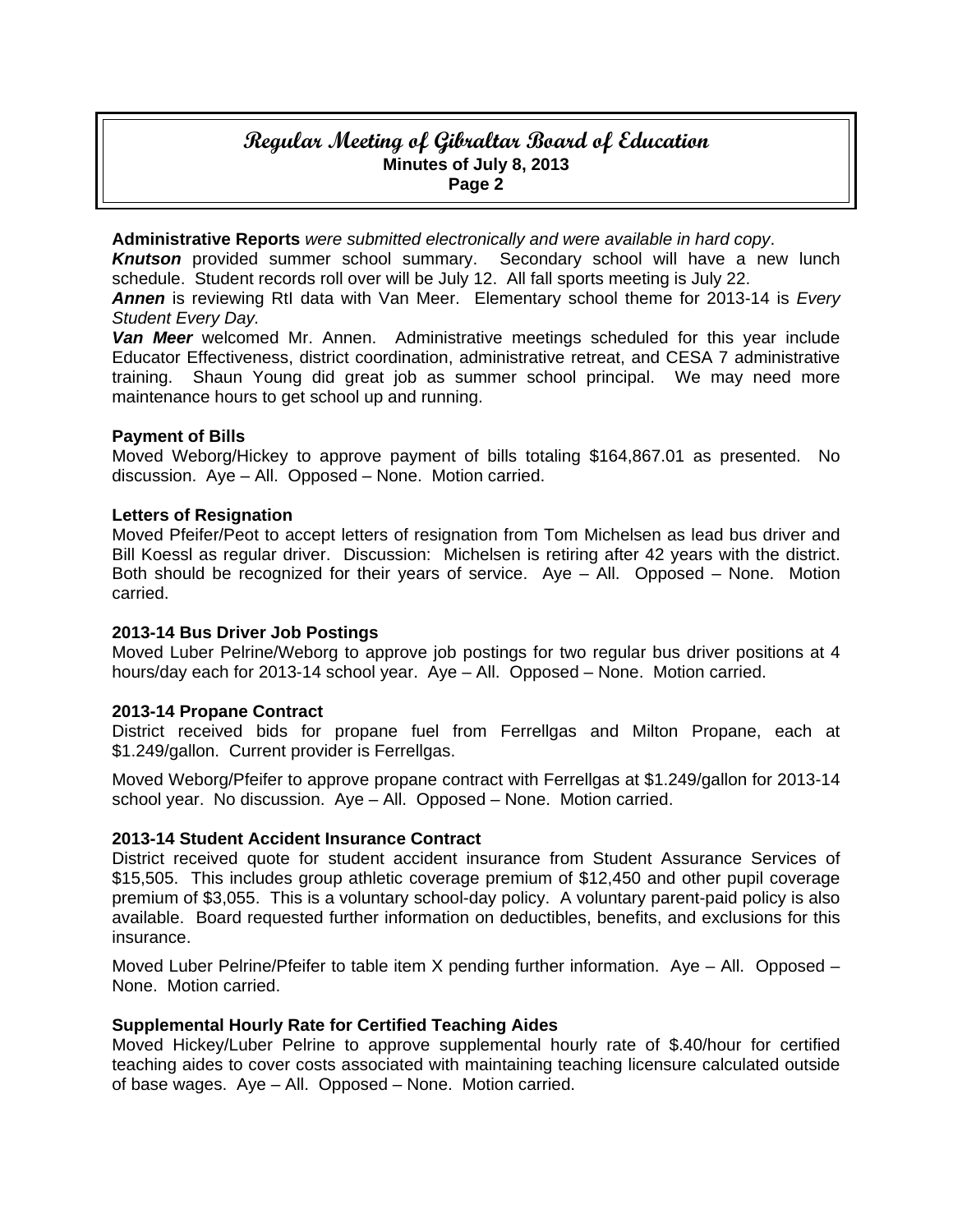# **Regular Meeting of Gibraltar Board of Education Minutes of July 8, 2013 Page 3**

## **2013-14 Preliminary Budget**

Van Meer presented 2013-14 preliminary budget:

| <b>REVENUES</b>                               |                |  |
|-----------------------------------------------|----------------|--|
| Total General Fund                            | \$9,721,271    |  |
| Special Education Revenues                    | $+$ 174,000    |  |
| <b>Total Revenues</b>                         | \$9,895,271    |  |
| <b>PROPOSED BUDGET (NOT INCLUDING GRANTS)</b> |                |  |
| Instructional                                 | \$4,531,806.42 |  |

| <b>Total Expenditures</b> | \$9,524,592.01 |
|---------------------------|----------------|
| Non-program               | $+ 424,552.00$ |
| Support                   | 4,568,233.59   |
| 11 1961 9961 917 191      | U, V, V, V, T  |

## *Expenditures Under (Over) Revenues \$370,678.99*

Revenue increase of \$83,000 is mainly from new state budget with \$75/pupil increase. There could be an additional \$75/pupil revenue increase. Open enrollment could bring potential revenue increase. Van Meer has recommendations for potential surplus of \$370,678.99. Aging bus fleet may require district to purchase new bus. Forty-five incoming freshmen will need OLPS laptops; preliminary figure on REAP grant is not available yet. Seven cow labs are at various years of usage. To replace all 7 labs would cost \$300,000. Other items include carpet replacement, restoration of annual maintenance budget, and research and development grants for teachers. Long-term maintenance discussion may continue on library renovation project including roof replacement. Small surplus could be placed in fund balance. Board inquired about maintenance project figures from Steve Higginbotham.

Moved Pfeifer/Hickey to approve 2013-14 preliminary budget as presented knowing there will be additional changes as we move throughout the summer. Discussion: Board has consensus that OLPS needs to continue for incoming freshmen. Aye – All. Opposed – None. Motion carried.

#### **Representative to Door County Advisory Board**

President Anderson appointed Sally Pfeifer as 2013-14 representative to Door County Advisory Board.

#### **2013 Summer Retreat**

Moved Pfeifer/Hickey to approve summer board retreat for August 1, 2013 at 9:00 a.m.

#### **First Reading Policy 7.04(11)**

Board heard first reading of revisions to job description 7.04(11) including title change from Assistant Bookkeeper to District Financial Assistant. Second reading will be July 22, 2013.